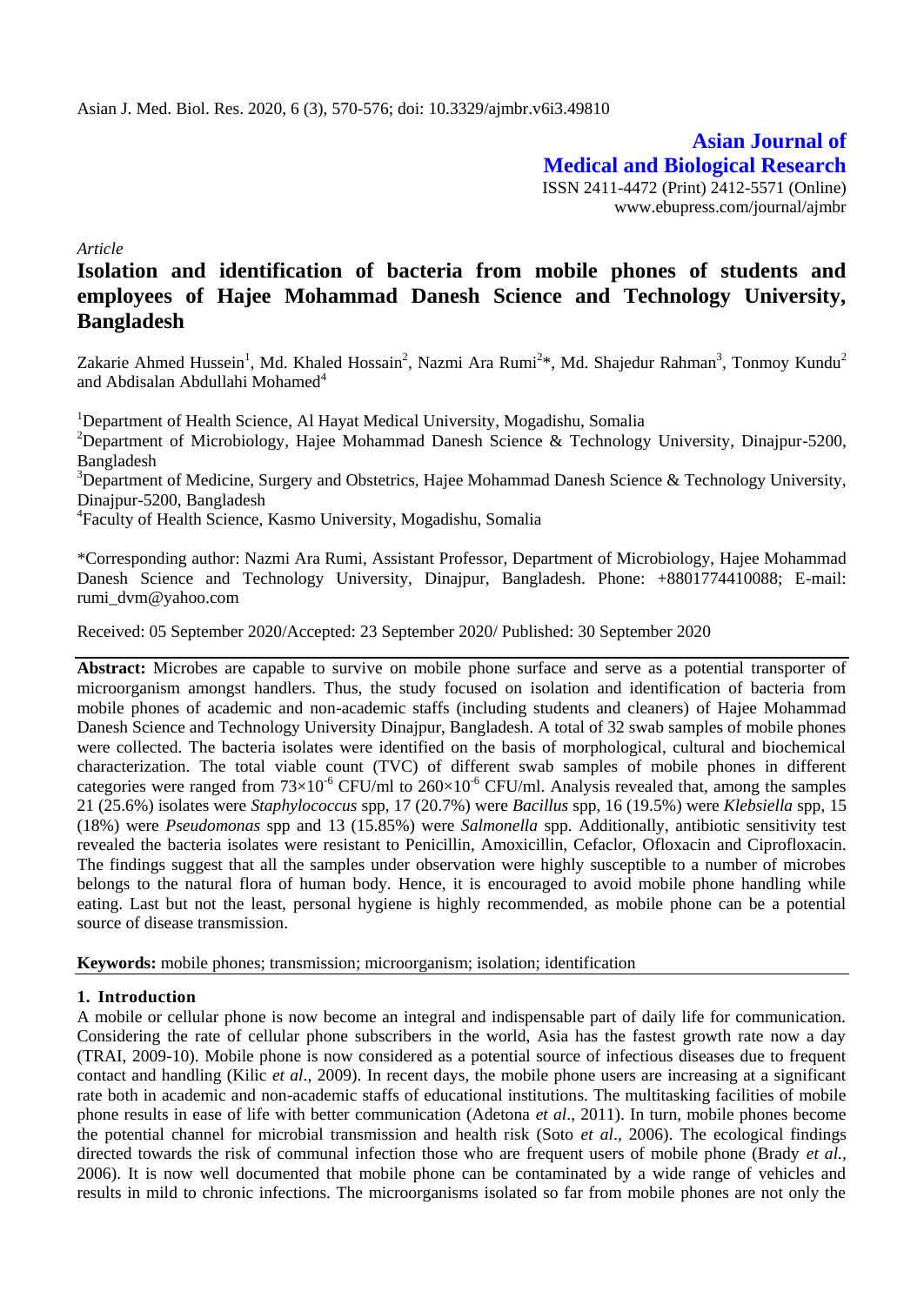source of contamination but also the reservoirs of infection, allowing their widespread migration in the environments (Brady *et al*., 2007). It's not surprising that on each square inch of the mobile phone thousands of microbes can exist, causing health hazards. *Staphylococci,* particularly *S. epidermidis*, are normal flora observed in human (Jayachandra *et al*., 2011). Studies suggest that 5-21% of healthcare workers using mobile phones provide a basin of bacteria causing nosocomial infections (Brady *et al*., 2006; Jeske *et al*., 2007; Brady *et al*., 2009). In other studies, healthcare organizations, domestic settings and other industries like food processing serve as a route of microbial transmission through human handling (Aiello *et al*., 2002; Brady *et al*., 2006). Due to the benefits of the mobile phone, its hazard to health is often overlooked. But, the continuous handling of cellular device seems to have a n impact on human health as it serves as a carrier of micro-organisms. In recent time, cells phone idenfied as a potential media for bacterial pathogen transmission *(*Mofolorunsho *et al*., 2013). It was observed that bacterial cells can adhere to mobile phone surfaces and form organized colonies (Beveridge *et al*., 1997; Vivekanandan *et al*., 2017), thus transmit macro-organisms between users (Ulger *et al*., 2009). Mobile phones have also been reported to be a reservoir of microorganisms. While waiting at restaurants after ordering food, people still in direct contact with mobile phones (texting, chatting, receiving calls) even after washing their hands and unconsciously transmit micro-organisms from phone to hands (Deepak *et al*., 2015). It is evidenced that mobile phones are more susceptible for bacterial transmission than lavatory, shoe or door handles (Brady *et al*., 2006). Additionally, mobile phone sharing makes it more vulnerable for spread of pathogenic organisms as well as serve as a vector of nosocomial and opportunistic infections (Rafferty *et al*., 1984; Brady *et al*., 2006; Brady *et al*., 2007; Soto *et al*., 2006) between users. Considering the above facts, the present study was aimed to isolate and identify bacteria from mobile phones of academic and non-academic staffs (including students and cleaners) of Hajee Mohammad Danesh Science and Technology University, Dinajpur, Bangladesh.

### **2. Materials and Methods**

#### **2.1. Collection of samples**

A total of 32 mobile phones swab samples were collected from academic and nonacademic staffs, students and cleaners of Hajee Mohammad Danesh Science and Technology University *Dinajpur, Bangladesh to isolate the bacteria.*

#### **2.2. Transportation and preparation of samples**

Samples were collected from participant's mobile phones during working hours. A sterile cotton swab was used to rolled over the surfaces of phone get exposed. Special care was taken to take samples from keypad and buttons as these areas get exposed frequently by tip of fingers. Mobile phones were decontaminated with 70% isopropyl alcohol and then sampled swabs to determine the total viable plate count, serial 10-fold dilutions of samples were prepared in physiological saline, and 0.05 ml of aliquot was spread plated on plate count agar (PCA). Plates were incubated for 24 hours at 37ºC before bacteriological counts were done. The number of colonies on each plate having 30–300 colonies were counted by using a digital colony counter. Plates with more than 300 colonies cannot be counted and are designated as too numerous to count-TNTC (Cappuccino, 2005) After that, based on colony morphology representative colonies were picked and sub-cultured on different selective and differential media such as MacConkey agar, mannitol salt agar, eosin methylene blue agar (EMB), *Salmonella Shigella* (SS) agar, blood agar, Cetrimide agar. Plates were incubated aerobically at 37°C, for 24 h. (Ekrakene *et al*., 2007). The number of samples collected on different categories and microbial growth are shown in Table no 1.

| <b>Categories</b> | <b>Number of samples</b> | <b>Microbial growth</b> | No growth |
|-------------------|--------------------------|-------------------------|-----------|
| Academic staff    | 6                        |                         |           |
| Nonacademic staff | 8                        | n                       |           |
| <b>Students</b>   |                          |                         |           |
| <b>Cleaners</b>   |                          | <sub>0</sub>            |           |
| Total             | 32                       | 25                      |           |

# **Table 1. Microbial growth in different samples.**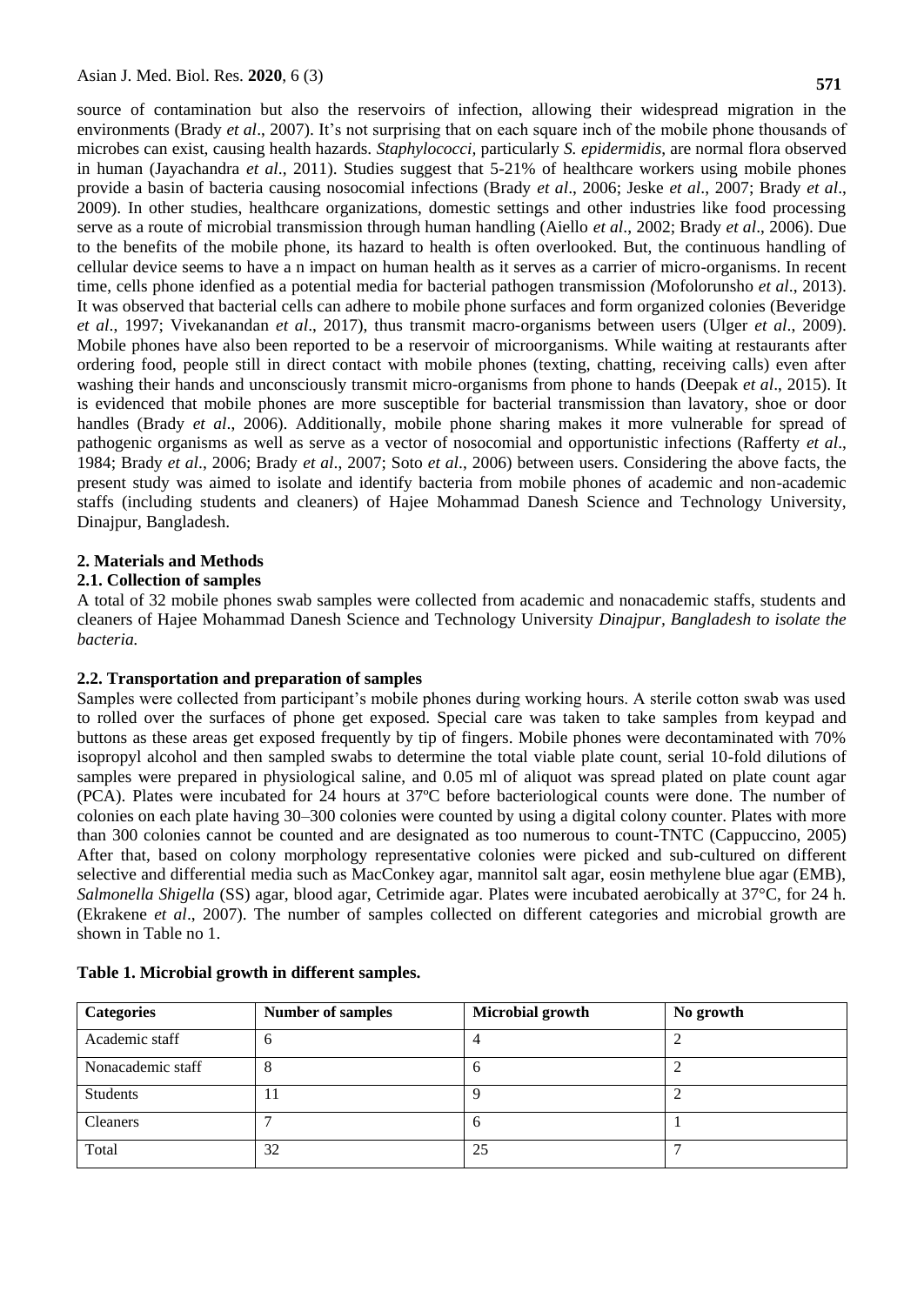# **2.3. Isolation and identification of bacteria**

The cultural examination of mobile phone samples for bacteriological study was performed according to the standard method (ICMSF, 1986). Identification of bacteria was done on the basis of colony morphology; Gram's staining reaction and biochemical tests (Koch *et al*., 1984).

# **2.4. Antibiogram study**

In this study, antimicrobial drug sensitivity test was initiated on freshly prepared and dried up Mueller Hinton agar (Oxoid). The test was conducted against 8 commonly used antibiotics using disc diffusion method or Kirby-Bauer method (Bauer *et al.,* 1966) following to the guidelines of Clinical and Laboratory Standards Institute (CLSI, 2015).

# **3. Results**

# **3.1. Result of Total Viable Count (TVC)**

The TVC of different samples (academic staff, nonacademic staff, students and cleaners) are given in Table 2 and the number of colonies in some dilution was over 300 and they were too numerous to count (TNTC).

| <b>Categories</b> | <b>Dilution</b> | <b>Number of colonies</b> | Total viable count (TVC) |
|-------------------|-----------------|---------------------------|--------------------------|
| Academic staff    | $10^{-3}$       | 100                       | $1.00$ CFU/ml            |
|                   | $10^{-4}$       | 94                        | 9.4 CFU/ml               |
|                   | $10^{-5}$       | 85                        | 8.5 CFU/ml               |
|                   | $10^{-6}$       | 73                        | 7.3 CFU/ml               |
| Nonacademic staff | $10^{-4}$       | 210                       | 2.10 CFU/ml              |
|                   | $10^{-5}$       | 185                       | 1.85 CFU/ml              |
|                   | $10^{-6}$       | 130                       | 1.30 CFU/ml              |
|                   | $10^{-7}$       | 93                        | 9.3 CFU/ml               |
|                   | $10^{-8}$       | 88                        | 8.8 CFU/ml               |
| <b>Cleaners</b>   | $10^{-5}$       | 255                       | $2.55$ CFU/ml            |
|                   | $10^{-6}$       | 198                       | $1.98$ CFU/ml            |
|                   | $10^{-7}$       | 152                       | 1.52 CFU/ml              |
| Students          | $10^{-6}$       | 260                       | 2.60 CFU/ml              |
|                   | $10^{-7}$       | 200                       | 2.00 CFU/ml              |
|                   | $10^{-8}$       | 197                       | 1.97 CFU/ml              |
|                   | $10^{-9}$       | 154                       | $1.54$ CFU/ml            |
|                   | $10^{-10}$      | 100                       | $1.00$ CFU/ml            |
|                   | $10^{-11}$      | 91                        | 9.1 CFU/ml               |

### **Table 2. Result of total viable count.**

# **Table 3. Result of identification of bacteria by different bacteriological methods.**

| Name of media             | <b>Colony characteristics</b>        | <b>Staining characteristic</b> | <b>Isolated bacteria</b> |
|---------------------------|--------------------------------------|--------------------------------|--------------------------|
| Nutrient Agar             | Circular small yellowish colonies.   | Gram positive cluster          | Staphylococcus           |
| <b>Mannitol Salt Agar</b> | Yellowish color colonies.            | liked violet color.            | spp.                     |
| Blood agar                | of<br>$\beta$ -hemolytic<br>colonies |                                |                          |
|                           | Staphylococcus spp on Blood          |                                |                          |
| Nutrient agar             | Thick grayish $-$ white, or cream-   | Gram positive rod-             | Bacillus spp.            |
|                           | colored colonies.                    | shaped purple color.           |                          |
| Blood agar                | Large cream colonies.                |                                |                          |
| Nutrient agar             | Smooth. Opaque, translucent          | Gram negative small            | Salmonella spp.          |
|                           | colonies.                            | rod-shaped pink color.         |                          |
| Salmonella-Shigella Agar  | Pale colour colony.                  |                                |                          |
| Nutrient Agar             | Large colony.                        | Gram negative rod-             | Klebsiella spp.          |
| Mac-Conkey Agar           | Large, red, mucoid lactose fermented | shaped pink colour.            |                          |
|                           | colony.                              |                                |                          |
| Eosin Methylene Blue      | produce pink color                   |                                |                          |
| Nutrient Agar             | Large, smooth, low convex and        | Gram negative small            | Pseudomonas spp.         |
|                           | greenish pigment with fruity odor.   | rod-shaped pink color.         |                          |
| Cetrimide agar            | Slant yellowish in color colonies    |                                |                          |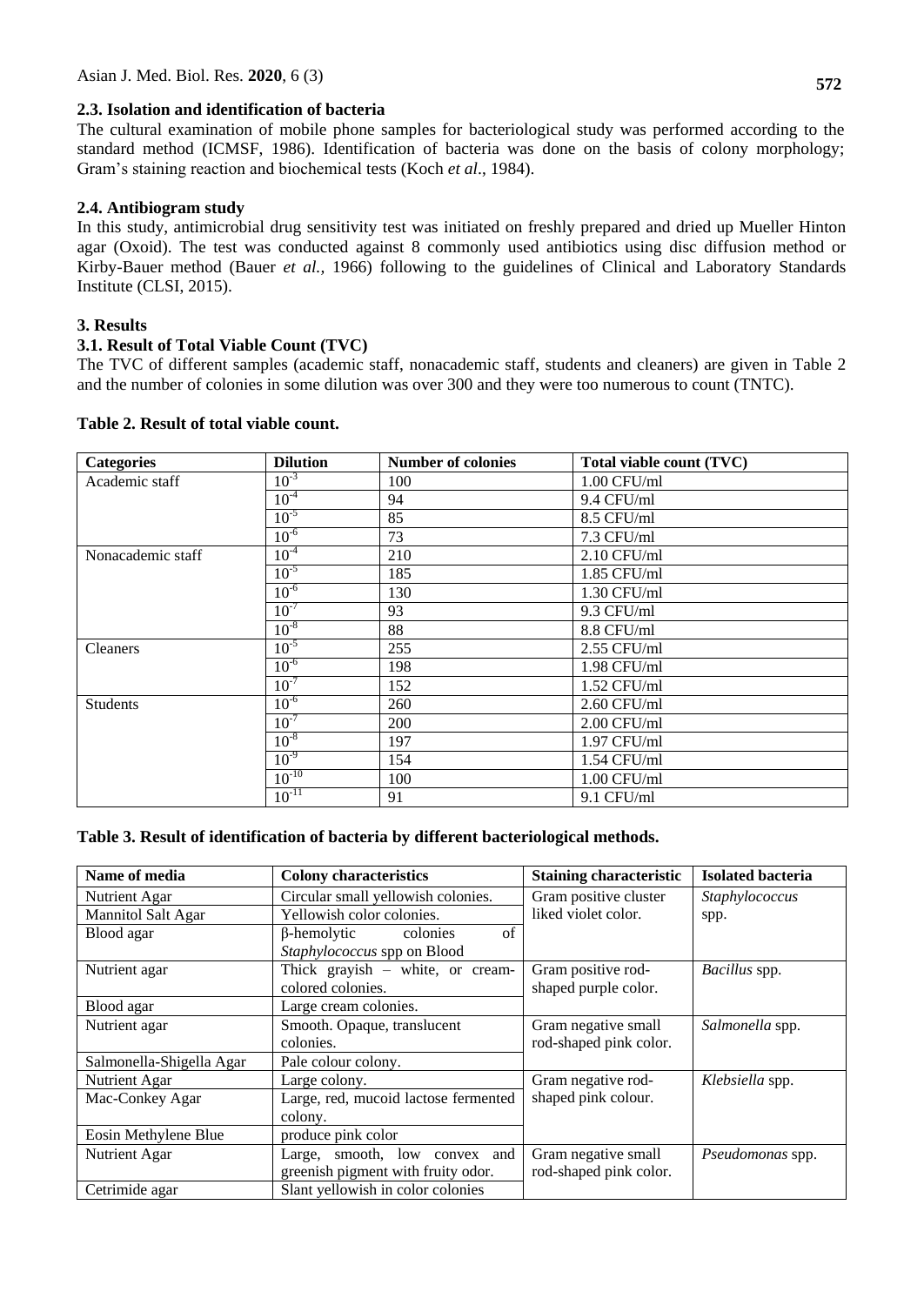| <b>Organisms</b>        | <b>Nutrient</b> | <b>Mannitol</b>              | Mac           | EМ | <b>SS</b> | <b>Blood</b> | <b>Simon</b>   | <b>Cetrimide</b> |
|-------------------------|-----------------|------------------------------|---------------|----|-----------|--------------|----------------|------------------|
|                         | agar            | <b>Salt Agar</b>             | <b>Conkey</b> | B  | Agar      | agar         | <b>Citrate</b> | agar             |
|                         |                 |                              | agar          |    |           |              | Agar           |                  |
| Staphylococcus spp.     | Growth          |                              |               |    |           |              |                |                  |
| <i>Bacillus</i> spp.    | Growth          | $\overline{\phantom{0}}$     |               |    |           |              |                |                  |
| Salmonella spp.         | Growth          | $\overline{\phantom{a}}$     |               |    |           |              |                |                  |
| Klebsiella spp.         | Growth          | $\overline{\phantom{a}}$     |               |    |           |              |                |                  |
| <i>Pseudomonas</i> spp. | Growth          | $\qquad \qquad \blacksquare$ |               |    |           |              |                |                  |

# **Table 4. Result of cultural examination of different isolated organisms.**

Legend: Eosin Methylene Blue (EMB) agar, Salmonella-Shigella (SS) agar

# **3.2. Types of bacteria isolated from different samples**

Isolated bacteria using different bacteriological methods (Tables 3 and 4) from academic staff were *Staphylococcus* spp, *Pseudomonas* spp, *Bacillus* spp, *Klebsiella* spp *and Salmonella* spp (Table 5). From nonacademic staff, *Staphylococcus* spp, *Salmonella* spp, *Bacillus* spp, *Klebsiella* spp and *Pseudomonas* spp (Table 5). From students', organisms were *Staphylococcus* spp, *Salmonella* spp, *Bacillus* spp, *Klebsiella* spp and *Pseudomonas* spp and from cleaners, *Pseudomonas* spp, *Salmonella* spp, *Staphylococcus* spp, *Bacillus* spp *and Klebsiella* spp (Table 5)*.*

# **Table 5. Types of bacteria isolated from different samples.**

| <b>Categories</b> | Number of | <b>Isolated bacteria</b> |                      |                   |             |                   |
|-------------------|-----------|--------------------------|----------------------|-------------------|-------------|-------------------|
|                   | collected | <b>Staphylococcus</b>    | <b>Bacillus</b> spp. | <b>Klebsiella</b> | Pseudomonas | <b>Salmonella</b> |
|                   | samples   | spp.                     |                      | spp.              | spp.        | spp.              |
| Academic staff    |           |                          |                      |                   |             |                   |
| Nonacademic staff |           |                          |                      |                   |             |                   |
| <b>Students</b>   |           |                          |                      |                   |             |                   |
| <b>Cleaners</b>   |           |                          |                      |                   |             |                   |
| Total $&$ %       | 32        | 21 (25.6%)               | 17(20.7%)            | 16 (19.5%)        | 15 (18%)    | 13(15.85%)        |

# **3.3. Results of Biochemical test**

# **Table 6. Result of biochemical test for the isolated bacteria.**

| <b>Organisms</b>     | MR | <b>VP</b> | <b>TSI</b> | <b>CIRTARE</b> | <b>CATALASE</b> | <b>INDOLE</b> |
|----------------------|----|-----------|------------|----------------|-----------------|---------------|
| Staphylococcus spp.  |    |           |            |                |                 |               |
| <i>Bacillus</i> spp. |    |           |            |                |                 | -             |
| Salmonella spp.      |    |           |            |                |                 |               |
| Klebsiella spp.      |    |           |            |                |                 |               |
| Pseudomonas spp.     |    |           |            |                |                 |               |

# **Legends**

MR= Methyl Red, VP= Voges–Proskauer, TSI= Triple Super Iron

# **3.4. Results of antibiotic susceptibility pattern of isolated organisms from mobile phones**

Table 7 shows the average zone of inhibition for those organisms tested against at least 15 different antibiotics that were available in the market.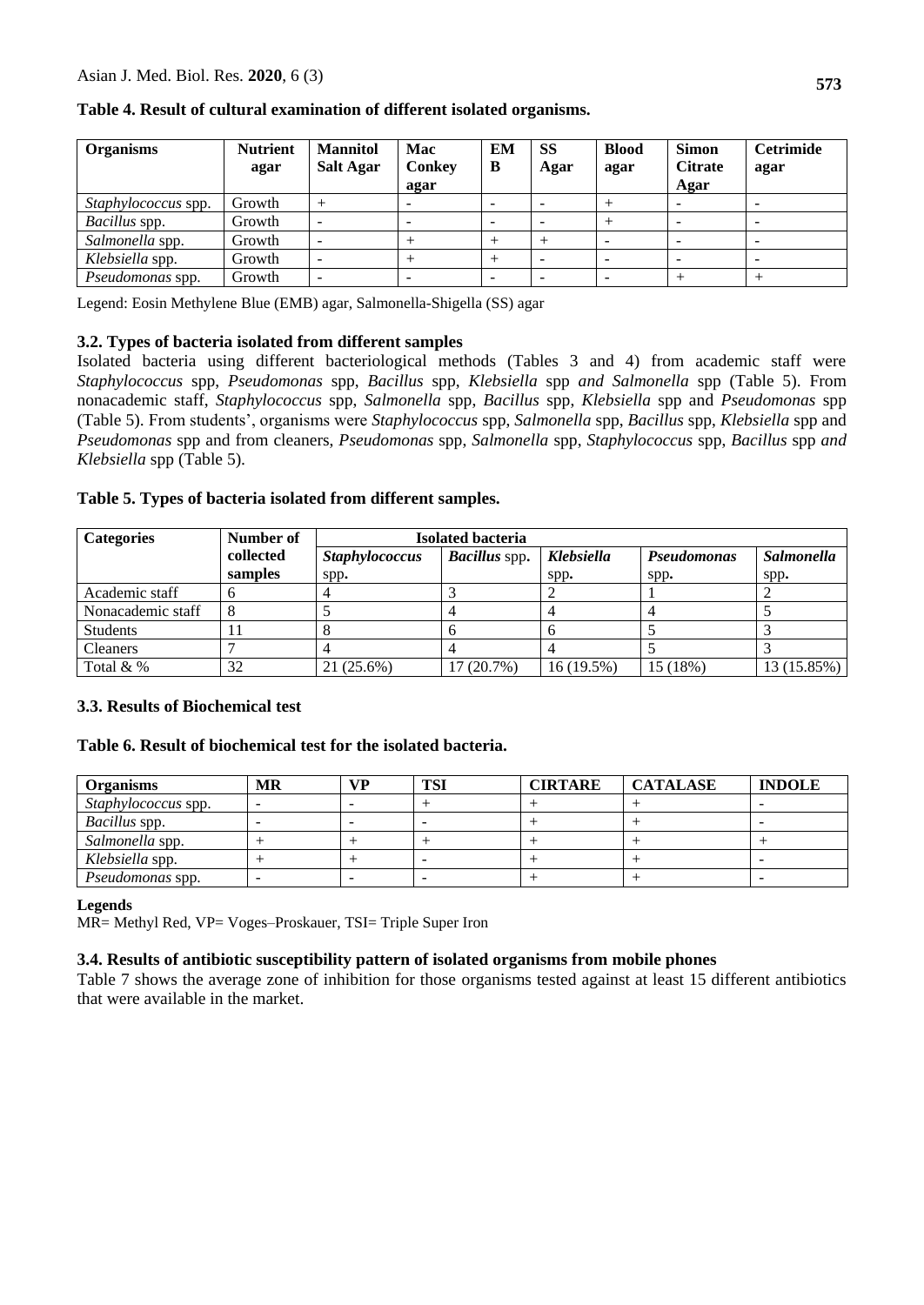| Name of the tested  | <b>Antibiotics</b> | <b>Disc</b>    | <b>Zone of Inhibition</b> | <b>Result</b> |
|---------------------|--------------------|----------------|---------------------------|---------------|
| organism            |                    | concentration  | (mm)                      |               |
|                     |                    | $(\mu g/disc)$ |                           |               |
| Staphylococcus spp. | $\overline{C}$     | 30             | 17                        | Intermediate  |
|                     | $\mathbf{P}$       | 10             | $\Omega$                  | Resistant     |
|                     | <b>MET</b>         | 5              | $\mathbf{0}$              | Resistant     |
|                     | <b>AMX</b>         | 30             | $\boldsymbol{0}$          | Resistant     |
|                     | E                  | 15             | 4                         | Resistant     |
| Bacillus spp.       | $\overline{C}$     | 30             | 20                        | Susceptible   |
|                     | <b>AZM</b>         | 30             | 14                        | Intermediate  |
|                     | <b>AMX</b>         | 30             | $\overline{0}$            | Resistant     |
|                     | <b>NX</b>          | 10             | 5                         | Resistant     |
|                     | <b>COX</b>         | 1              | $\Omega$                  | Resistant     |
| Salmonella spp.     | <b>GEN</b>         | 10             | 21                        | Intermediate  |
|                     | E                  | 15             | $\boldsymbol{0}$          | Resistant     |
|                     | <b>CEC</b>         | 30             | $\overline{0}$            | Resistant     |
|                     | <b>AMX</b>         | 30             | $\mathbf{0}$              | Resistant     |
|                     | <b>COX</b>         |                | $\theta$                  | Resistant     |
| Klebsiella spp.     | <b>GEN</b>         | 10             | 18                        | Resistant     |
|                     | <b>AMX</b>         | 30             | 15                        | Resistant     |
|                     | <b>CEC</b>         | 30             | $\Omega$                  | Resistant     |
|                     | <b>OFX</b>         | $\overline{5}$ | 17                        | Intermediate  |
|                     | E                  | 15             | $\overline{0}$            | Resistant     |
| Pseudomonas spp.    | <b>CN</b>          | 30             | $\overline{0}$            | Resistant     |
|                     | P                  | 10             | $\mathbf{0}$              | Resistant     |
|                     | CP                 | 5              | $\overline{4}$            | Resistant     |
|                     | <b>AMX</b>         | 30             | $\boldsymbol{0}$          | Resistant     |
|                     | AK                 | 30             | 3                         | Resistant     |

| Table 7. Result of antibiotic susceptibility pattern of isolated organisms from different mobile phones. |  |  |
|----------------------------------------------------------------------------------------------------------|--|--|
|                                                                                                          |  |  |

Chloramphenicol(C), Penicillin (P), Methicillin (MET), Amoxicillin (AMX), Erythromycin (E), Erythromycin (E), Chloramphenicol(C), Azithromycin(AZM), Amoxicillin (AMX), [Norfloxacin](https://www.google.com/search?q=Norfloxacin&spell=1&sa=X&ved=0ahUKEwiyseniiJXbAhWGrI8KHWvwCy0QkeECCCQoAA) (NX), [Cloxacillin](https://www.google.com/search?q=Cloxacillin&spell=1&sa=X&ved=0ahUKEwjiqI3Qh5XbAhUKto8KHZA_A9YQkeECCCQoAA) (COX), Gentamycin (GEN), Erythromycin (E), Cefaclor (CEC), Ofloxacin (OFX), Erythromycin (E), Cephalexin (CN), Penicillin (P), Ciprofloxacin (CP), Amikacin (AK)

The *Staphylococcus* spp had intermediate sensitivity to Chloramphenicol but was resistant to Erythromycin, Penicillin, Methicillin and Amoxicillin. *Bacillus* spp was susceptible to Chloramphenicol and intermediate to Azithromycin but was resistant to [Norfloxacin,](https://www.google.com/search?q=Norfloxacin&spell=1&sa=X&ved=0ahUKEwiyseniiJXbAhWGrI8KHWvwCy0QkeECCCQoAA) Amoxicillin and [Cloxacillin.](https://www.google.com/search?q=Cloxacillin&spell=1&sa=X&ved=0ahUKEwjiqI3Qh5XbAhUKto8KHZA_A9YQkeECCCQoAA) *Salmonella* spp had intermediate sensitivity to Gentamycin but was resistant to Erythromycin, Cefaclor, Amoxicillin and [Cloxacillin.](https://www.google.com/search?q=Cloxacillin&spell=1&sa=X&ved=0ahUKEwjiqI3Qh5XbAhUKto8KHZA_A9YQkeECCCQoAA) *Klebsiella*  spp had intermediate sensitivity to Ofloxacin but was resistant to Gentamycin*,* Amoxicillin, Cefaclor and Erythromycin. *Pseudomonas* spp was resistant to Cephalexin, Penicillin, Ciprofloxacin, Amoxicillin and Amikacin.

# **4. Discussion**

To get a healthy life it is important to adapt microbiological standards and proper hygiene practices, rather than create a micro-organisms free environment. This study was aimed to isolate and identify bacteria and create awareness that mobile phones could serve as vectors for the transfer of bacteria from one individual to another. This study suggest that there are a variety of microbes on mobile phones belonging to five genera-*Staphylococcus* spp*, Bacillus* spp, *Klebsiella* spp, *Pseudomonas* spp and *Salmonella* spp. It is obvious that pathogens remain infectious on affected surfaces for several days, if get favorable environment. As for example, in humid environment pathogens can colonize surfaces and transform a passive reservoir to an active one. Mobile phone become the potential reservoir of pathogens and results in infections due to their close contact with sensitive body parts such as faces, ears, lips and hands of users. The prevalence of bacteria isolated from different samples were *Staphylococcus* spp 21 (25.6%), *Bacillus* spp*,* 17 (20.7%), *Klebsiella* spp 16 (19.5%), *Pseudomonas* spp 15 (18%) and *Salmonella* spp 13 (15.85%). Findings of our research work are nearly similar with findings of Oguz Karabay *et al.* (2007). The prevalence of *Klebsiella* spp is also in agreement with the finding of (Famurewa *et al*., 2009). The current findings were observed in earlier studies of (Amira *et al*., 2010).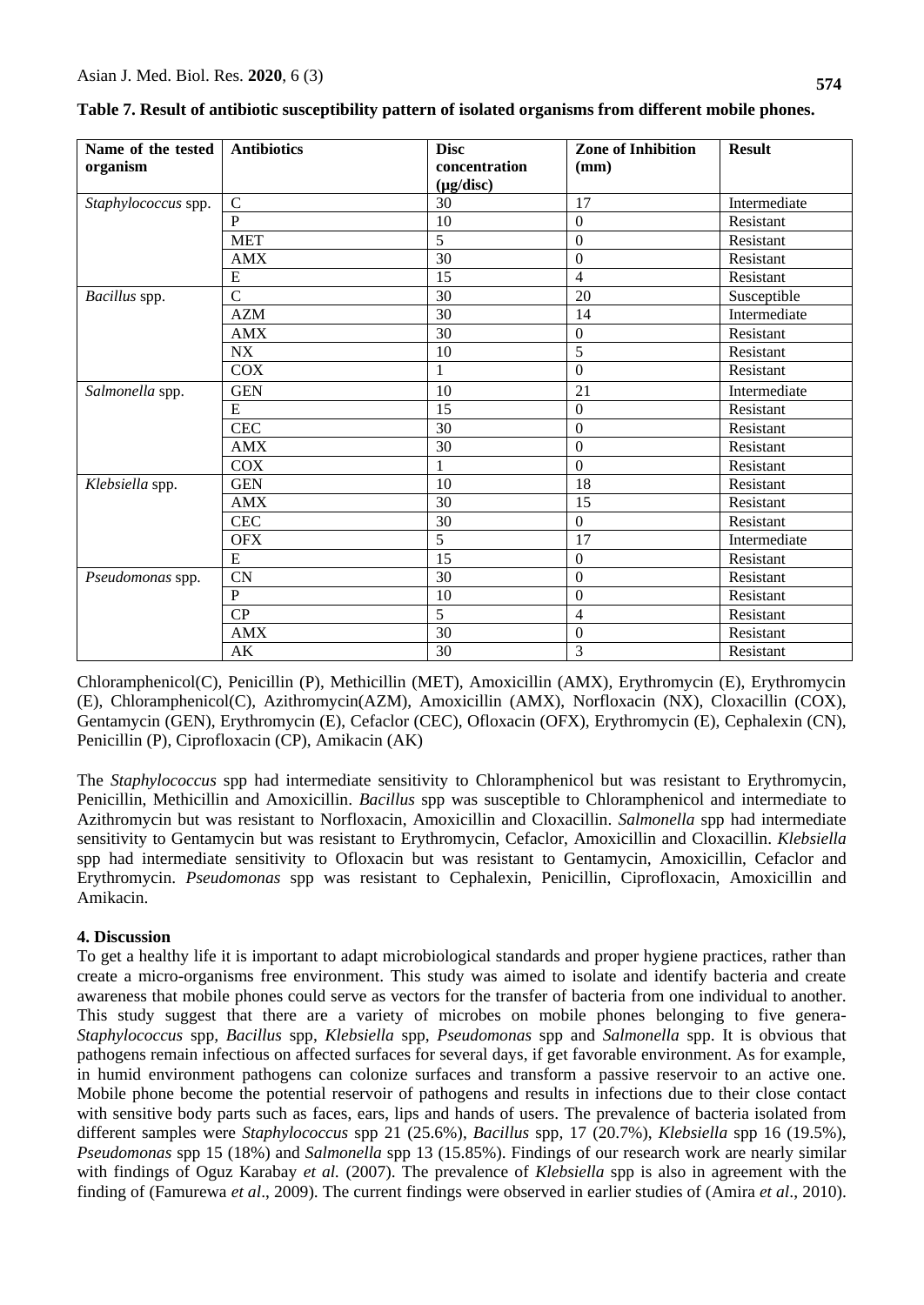In the present investigation, *Bacillus* spp were found in a lower proportion than reported by Haider *et al.* (2016). Our research work is nearly similar with the findings of (Bone *et al.,* 1993). The presence of Gram‐negative rod such as *Klebsiella* spp and *Pseudomonas aeruginosa* spp indicates the possibility of the presence of the faecal contamination on the mobile phones by users*.* The organisms were consistently isolated from the environment and humans. The roles of these organisms in both nosocomial and community acquired infections have been stressed (Topley *et al*., 1990; Walther *et al*., 2004). According to the present study, *Staphylococcus* spp were found in most of the phones and thus correlate with previous finding of (Vivekanandan *et al*., 2017; Shahaby *et al*., 2012). Commercial phones had different types of bacteria. This might be due to long-term exposure to the open surface. Most importantly, mobile phone surfaces were more susceptible than the user's earpiece. On the other hand, medical professionals such as nurses are less vulnerable to pathogenic bacteria. This result shows the frequency of the use and exposure of cell phones to environmental microbes on the hand and skin of the users, which was in agreement the findings of (Rusin *et al*., 2000). The *in vitro* antibiotic sensitivity test of isolated bacteria *Staphylococcus* spp*, Bacillus* spp*, Klebsiella* spp*, Pseudomonas* spp *and Salmonella* spp showed resistance to Penicillin, *Amoxicillin,* Cefaclor, Ofloxacin and Ciprofloxacin. Through this study, use of mobile phones by academic and non-academic staffs in the laboratories may have serious hygienic consequences, because unlike fixed phones, mobile phones are often carried about within and outside the classrooms and laboratories. The laboratory environment plays a critical role in the transmission of organisms associated with infections. Micro-organisms can be transferred from person to person from inanimate objects such as (microscopes, fixed telephones, autoclaves, ovens, incubators fridges etc.).

#### **5. Conclusions**

In this experiment, different types of bacterial pathogens such as *Staphylococcus* spp*, Bacillus* spp*, Salmonella*  spp*, Klebsiella* spp and *Pseudomonas* spp*.* were collected. Isolated microorganisms were identified on the basis of morphological characteristics, cultural characteristics and biochemical characterization. The results of the present study are conclusive evidence for the prevalence of different bacterial pathogens, due to the sharing of mobile phones and sensitive parts of our bodies in contact with it such as faces, hands and ears. Personal hygienic sanitation, such as cleaning and washing hands when mobile phones is used, is required for decontamination of mobile phones. Regular cleaning of mobile phones with a suitable cleaning fluid as well as frequent hand washing should be encouraged as means of curtailing any potential disease transmission from mobile phones.

#### **Acknowledgements**

The Authors are grateful to the Department of Microbiology, Hajee Mohammad Danesh Science and Technology University, Dinajpur, Bangladesh for the laboratory facilities towards completing the study.

#### **Conflict of interest**

None to declare.

# **References**

- Adetona AA, FS Akinyemi, OO Olabisio and BO Audu, 2011. The potential role of mobile phones in the spread of bacterial infection, Department of Microbiology Lagos State University, 3: 628–632.
- Aiello AE and EL Larson, 2002. What is the evidence for a causal link between Hygiene and Infections. Lancet Infect. Dis., 2: 103–110.
- Amira HA and Al Abdalall, 2010. Isolation and identification of microbes associated with mobile phones in Dammam in eastern Saudi Arabia. J. Family Community Med., 17: 11-14.
- Bauer [AWMD,](javascript:;) WMMMD [Kirby,](javascript:;) JCMD [Sherris and MMD](javascript:;) [Turck,](javascript:;) 1966. Antibiotic Susceptibility Testing by a Standardized Single Disk Method. *Am. J. Clin. Pathol.,* 45: 493–496.
- Beveridge TJ, SA Martin, JL Kadurugamuwa and Z Li, 1997. Interactions between biofilms and the environment. FEMS Microbiol. Rev., 20: 291-303.
- Bone RC, 1993. Gram-negative sepsis: a dilemma of modern medicine. Clin. Microbiol. Rev., 6: 57-68.
- Brady RR, J Verran, NN Damani and AP Gibb, 2009. Review of mobile communication devices as potential reservoirs of nosocomial pathogens. J. Hosp. Infect., 71: 295–300.
- Brady RR, SF Fraser, MG Dunlop, SP Brown and AP Gibb, 2007. Bacterial contamination of mobile communication devices in the operative environment. J. Hosp. Infect., 66: 397-8.